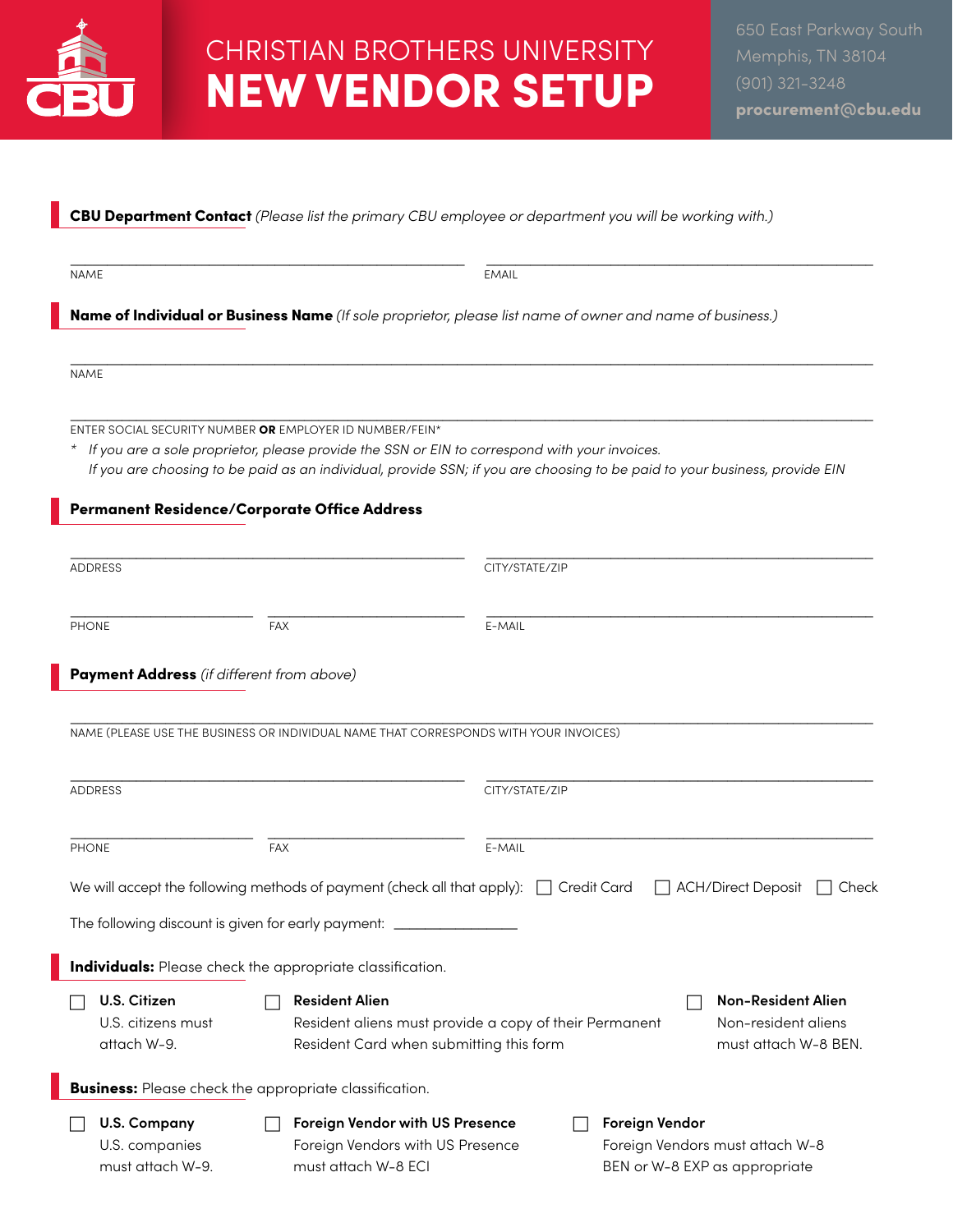

# CHRISTIAN BROTHERS UNIVERSITY NEW VENDOR SETUP

### Types of Goods and Services Provided

|                                                                                                                                                                                                                                                                                                                                                                                                                                                | Vendor Classification: Please check all that apply.      |  |                       |              |                |        |                                                                                                                                   |  |  |
|------------------------------------------------------------------------------------------------------------------------------------------------------------------------------------------------------------------------------------------------------------------------------------------------------------------------------------------------------------------------------------------------------------------------------------------------|----------------------------------------------------------|--|-----------------------|--------------|----------------|--------|-----------------------------------------------------------------------------------------------------------------------------------|--|--|
|                                                                                                                                                                                                                                                                                                                                                                                                                                                | Alumni-Owned                                             |  | In-County             |              | Employee-Owned |        | Minority-Owned<br>Women-Owned                                                                                                     |  |  |
|                                                                                                                                                                                                                                                                                                                                                                                                                                                | <b>Small Business</b>                                    |  | <b>State Contract</b> |              | Veteran-Owned  |        | None of the Above                                                                                                                 |  |  |
|                                                                                                                                                                                                                                                                                                                                                                                                                                                | Certifying Organization: Please check all that apply.    |  |                       |              |                |        |                                                                                                                                   |  |  |
|                                                                                                                                                                                                                                                                                                                                                                                                                                                | MMPC (Mid-South Minority Business Council)               |  |                       |              |                |        | WBDC (Women's Business Development Center)                                                                                        |  |  |
|                                                                                                                                                                                                                                                                                                                                                                                                                                                | GODBE Governor's Office of Diversity Business Enterprise |  |                       |              |                |        | <b>TDOT Tennessee Department of Transportation</b>                                                                                |  |  |
|                                                                                                                                                                                                                                                                                                                                                                                                                                                | TMSDC Tennessee Minority Supplier Development Council    |  |                       |              |                |        | MBD, WBE, DBE, Nashville Airport Authority                                                                                        |  |  |
|                                                                                                                                                                                                                                                                                                                                                                                                                                                | LOSB Shelby County Government<br>Other (Please specify): |  |                       |              |                |        |                                                                                                                                   |  |  |
|                                                                                                                                                                                                                                                                                                                                                                                                                                                |                                                          |  |                       |              |                |        | Please provide letter of certification from certifying agency when submitting this form.                                          |  |  |
|                                                                                                                                                                                                                                                                                                                                                                                                                                                | <b>Conflict of Interest</b>                              |  |                       |              |                |        |                                                                                                                                   |  |  |
| Are you or any officer, director, owner or partner in this company an employee of ChristianBrothers University?<br>Yes<br>No<br>Is a direct family member of any of the above an employee of Christian Brothers University?<br>No<br>Yes<br>(Direct family members include parent, brother, sister, in-law, spouse, parent or child.)<br>Does any Christian Brothers University employee have an ownership interest in your firm?<br>No<br>Yes |                                                          |  |                       |              |                |        |                                                                                                                                   |  |  |
|                                                                                                                                                                                                                                                                                                                                                                                                                                                |                                                          |  |                       |              |                |        | If yes to any of the above, please provide the names of the individuals involved, the relationship, and the ownership percentage. |  |  |
|                                                                                                                                                                                                                                                                                                                                                                                                                                                |                                                          |  |                       |              |                |        |                                                                                                                                   |  |  |
|                                                                                                                                                                                                                                                                                                                                                                                                                                                |                                                          |  |                       |              |                |        | Certification and Signature: Vendor Signature (This form is not considered valid unless signed and dated)                         |  |  |
|                                                                                                                                                                                                                                                                                                                                                                                                                                                | PRINTED NAME                                             |  |                       | PHONE NUMBER |                | E-MAIL |                                                                                                                                   |  |  |
|                                                                                                                                                                                                                                                                                                                                                                                                                                                | SIGNATURE OF U.S. PERSON                                 |  |                       |              |                |        | DATE                                                                                                                              |  |  |

Please return this form to vendorforms@cbu.edu